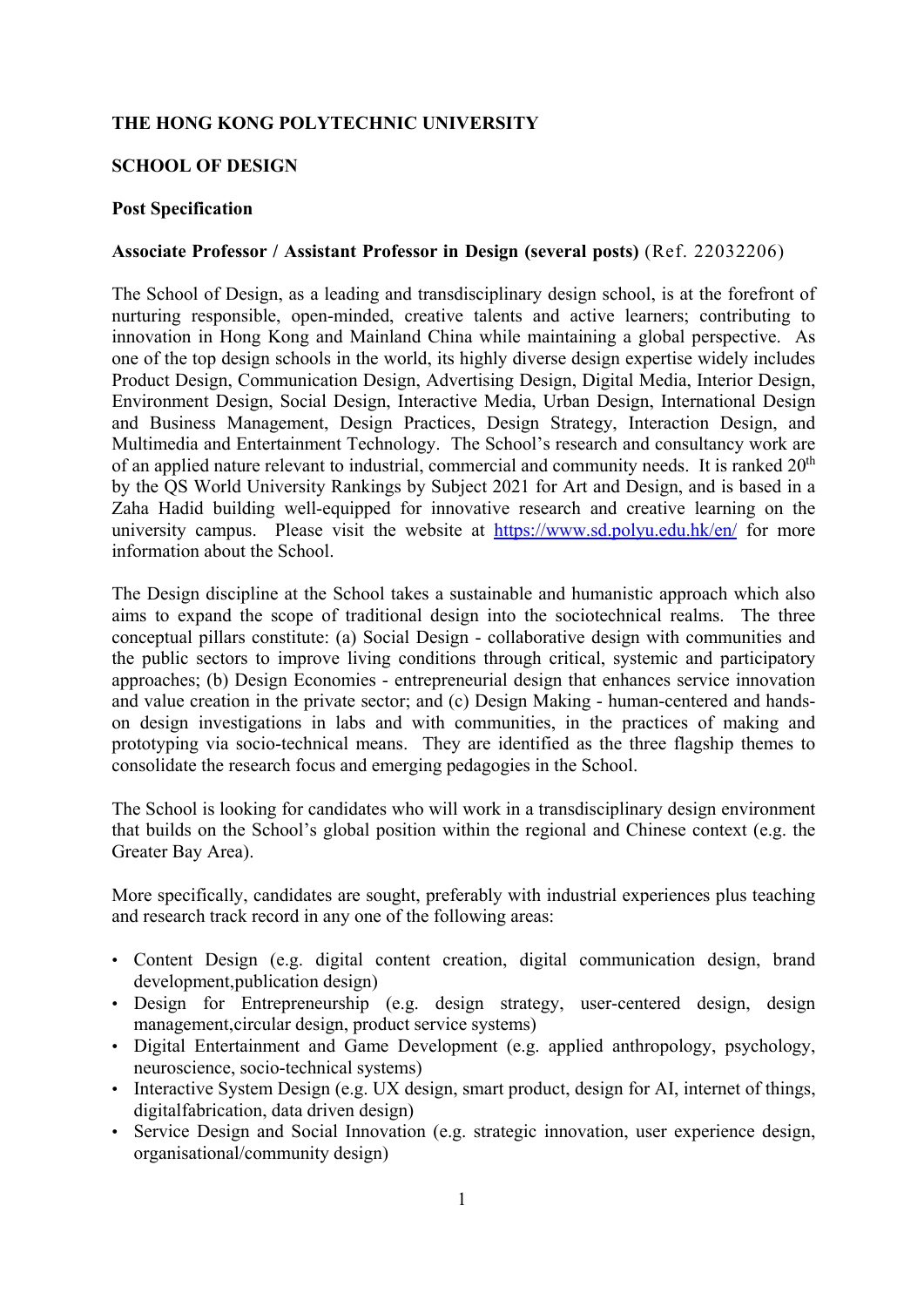Candidates are expected to demonstrate a strong research potential and/or good publication track record in transdisciplinary design projects (e.g. healthcare systems, smart tourism, eenterprises, city- regeneration, age-friendly city, etc.).

### **Duties**

The appointees will be required to:

- (a) synthesise knowledge and design applications with theories, design research methods and form-giving techniques;
- (b) provide leadership in all aspects of academic activities, including research, teaching and service among the design disciplines;
- (c) teach at undergraduate and/or postgraduate levels in a mix of design disciplines;
- (d) act as student advisor and supervisor to groups as well as individual students including research students;
- (e) secure competitive research grants and conduct research that leads to publications in refereed journals, or a body of design work which leads to outputs contributing to the knowledge and teaching of the design disciplines;
- (f) engage actively in research and scholarly activities serving the regional and international industry with significance and relevance to the discipline and profession;
- (g) work with industry, nonprofits and the public sector to initiate funded research projects;
- (h) activate inter-departmental and inter-institutional collaboration and networking; and
- (i) perform any other duties as assigned by the Dean of School or his delegates.

### **Qualifications**

Applicants should have:

- (a) a relevant PhD degree with professional and/or teaching experiences in a specialised area of Design and/or a related discipline;
- (b) extensive knowledge of and expertise in an area of design with hands-on techniques;
- (c) extensive knowledge of and track record in design research and research methodologies;
- (d) a high level of contextual and cultural awareness, and a vision for the future development of the profession; and
- (e) a strong commitment to excellence in teaching, research and professional service.